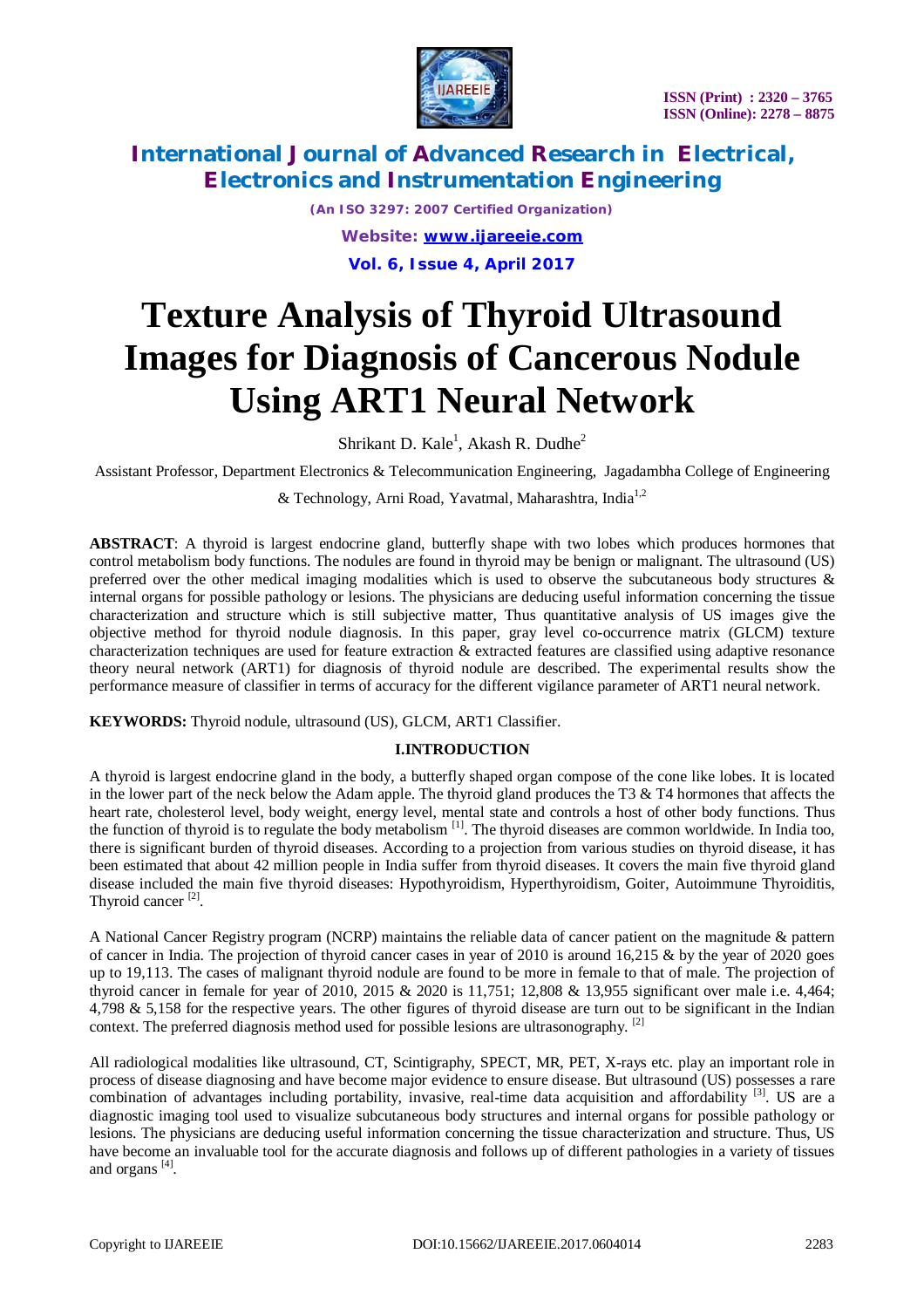

*(An ISO 3297: 2007 Certified Organization)*

#### *Website: [www.ijareeie.com](http://www.ijareeie.com)*

### **Vol. 6, Issue 4, April 2017**

The detection of the pathological diseases such as thyroid nodule by physicians is still subjective matter  $\&$  while making manual diagnosis from images, some relevant information need not to be recognized by human visual system. In the suspicious cases FNA, Cytological test are done to find the malignancy risk. Thus to provide the objectification for disease diagnosis the various texture characterization techniques are utilized which draws statistical information from US image. Thus quantitative information is used to classify into benign & malignant thyroid nodule.

#### **II. RELATED WORK**

There have been various attempts towards the subjective techniques for diagnosis of thyroid gland nodule. Some of the earlier research was the 13 GLCM texture & geometric features extracted from thyroid images by region based active contour segmentation method  $\&$  classified using SVM, KNN and Bayesian<sup>[1]</sup>.

In <sup>[2]</sup>, the Contourlet Transform (CT) using LP and DFB filters to the 3rd level decomposition are used for detection hypoechoic and isoechoic nodules from normal thyroid nodule. A Gaussian kernel SVM classifier is applied along the SFFS algorithm with or without coefficient thresholding. In  $^{[16]}$ , the texture features based on the CT using different types of filters banks with a selection scheme SFFS algorithm were classified by k-NN algorithm.

In [6], a novel computational approach using Radon Transform for the thyroid tissue characterization of US image were utilized. Supervised classification experimentation using  $KNN(k=5)$ , SVM with polynomial kernel was done to differentiate normal and nodular thyroid US images for detection malignancy risk. In  $^{[7]}$ , the normal and hypoechoic nodule were classified using 2 First-order and 168 co-occurrence features drawn from manual rectangular ROI & PCA for optimal subset using Binary Logistic Regression.

In <sup>[8]</sup>, a novel approach that correlates thyroid malignancy, LBP, FLBP, and FLGH Ultrasound texture features which discriminated by SVM with linear, polynomial and Gaussian kernel with or without fusion of texture using 10 fold cross validation or 1 way ANOVA. In <sup>[9]</sup>, a novel fuzzy feature extraction method (FLBP). The FLBP approach was experimentally evaluated using supervised SVM with linear, polynomial, radial basis, sigmoid kernel for classification of nodular and normal thyroid US images. In [10], the joint texture analysis on US and Cytological images were processed to optimally highlight the cancerous region in same image. The 20 textural features were generated which contain 4 GH, 10 GLCM and 6 RLM from US image. 20 morphological and textural features were extracted from segmented nuclei of Cytological image. An SVM classifier with 2nd degree polynomial kernel & Bayesian with quadratic kernel were used in distinguishing correctly low from high-risk thyroid nodules.

### **III. MATERIAL & METHOD**

Medical ultrasound images of thyroid gland are selected for texture analysis in experimental work. These ultrasound images contained some of abnormal images having benign thyroid nodule (non cancerous) and malignant thyroid nodule (cancerous). The total 85 thyroids US images were used which contains total 48 cancerous and 37 noncancerous was selected in database. These thyroid images are available in image gallery of Wilmington Endocrinology PA on website. The image size of  $546 \times 410$ , with 24 bit depth size, true color image, format of images are JPEG.

The Matlab R2010a software is used for experimental work. The preprocessing steps required for the analysis is gray scale conversion & image resizing into 256×256 of true color images selected in database. Then GLCM texture feature extraction & classification of texture feature are carried out & described in fallowing section.

### *A. TEXTURE ANALYSIS METHOD*

The analysis of texture parameters is a useful way of increasing the information obtains from medical images. It is an ongoing field of research, with applications ranging from the segmentation of specific anatomical structures and the detection of lesions, to differentiation between pathological and healthy tissue in different organs. Texture analysis uses radiological images obtained in routine diagnostic practice, but involves an ensemble of mathematical computations performed with the data contained within the images [13].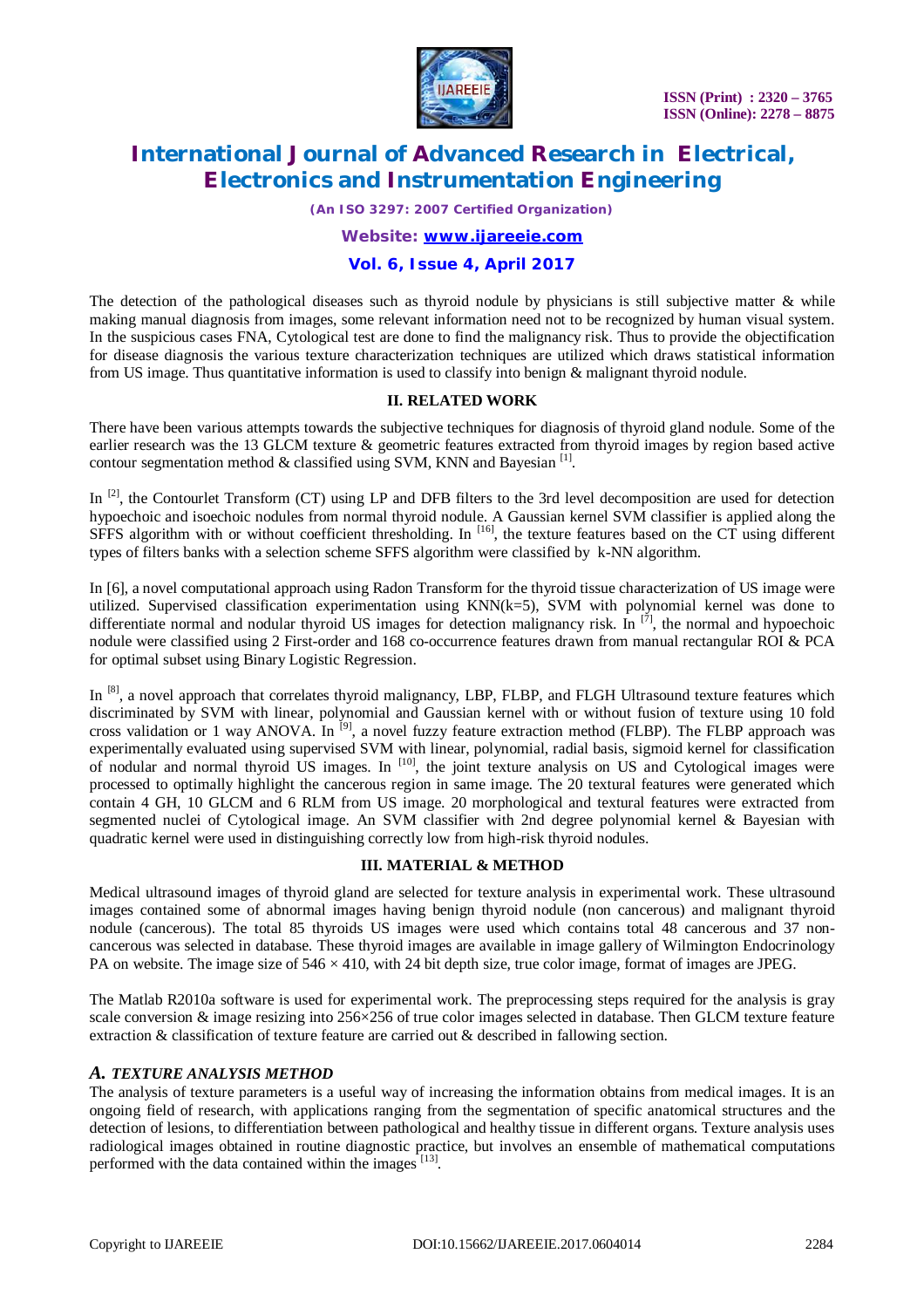

*(An ISO 3297: 2007 Certified Organization)*

*Website: [www.ijareeie.com](http://www.ijareeie.com)*

### **Vol. 6, Issue 4, April 2017**

According to the methods employed to evaluate the inter-relationships of the pixels, the forms of texture analyses are categorized as structural, model-based, statistical and transform methods [11].

#### **1. STRUCTURAL METHODS**

This represents texture by the use of well-defined primitives. In other words, a square object is represented in terms of the straight lines or primitives that form its border. The advantage of these methods is that they provide a good symbolic description of the image. On the other hand, it is better for the synthesis of an image than for its analysis. [13].

#### **2. MODEL-BASED METHODS**

Here an attempt is made to represent texture in an image using sophisticated mathematical models (such as fractal or stochastic). The model parameters are estimated and used for the image analysis. The disadvantage is the computational complexity involved in the estimation of these parameters [13].

#### **3. STATISTICAL APPROACHES**

These are based on representations of texture using properties governing the distribution and relationships of grey-level values in the image  $\&$  normally achieve higher discrimination indexes than the structural or transform methods  $^{[13]}$ .

### **4. TRANSFORM METHODS**

The texture properties of the image may be analyzed in a different space, such as the frequency or the scale space. These methods are based on the Radon, Gabor or Wavelet transform. The Wavelet transform is the most widely used because of the ease with which it may be adjusted to the problem in question [13].

#### *B. TEXTURE FEATURE EXTRACTION METHODS*

Medical images possess a vast amount of texture information relevant to clinical practice. For example, US images of tissues are not capable of providing microscopic information that can be assessed visually. However, histological alterations present in some illnesses may bring about texture changes in the US image that are amenable to quantification through texture analysis. This has been successfully applied to the classification of pathological tissues from the liver, thyroid, breasts, kidneys, prostate, heart, brain and lungs [13].

The most commonly used texture features are Gray Level Histogram, Run-length matrix, Gray Level Co-occurrence matrix, contour let transform, Wavelets transform, Radon Transform, Local Binary Pattern, Fuzzy Local Binary Pattern, Fuzzy local Gray Histogram.

These texture feature found in literature of texture analysis on ultrasound medical images of thyroid gland for detection of thyroid nodule as a benign or malignant tissue from normal one. In this paper, gray level co-occurrence matrix (GLCM) based texture feature extraction approach is fallowed which explain next in detail. The 22 texture features extracted from GLCM are described mathematically in table 1.

#### **1. GRAY LEVEL CO-OCCURRENCE MATRIX**

Using histograms in calculation will result in measures of texture that carry only information about distribution of intensities, but not about the relative position of pixels with respect to each other in that texture. Using a statistical approach such as co-occurrence matrix will help to provide valuable information about the relative position of the neighboring pixels in an image.

Given an gray scale image I, of size  $N \times N$ , the co-occurrence matrix P can be defined as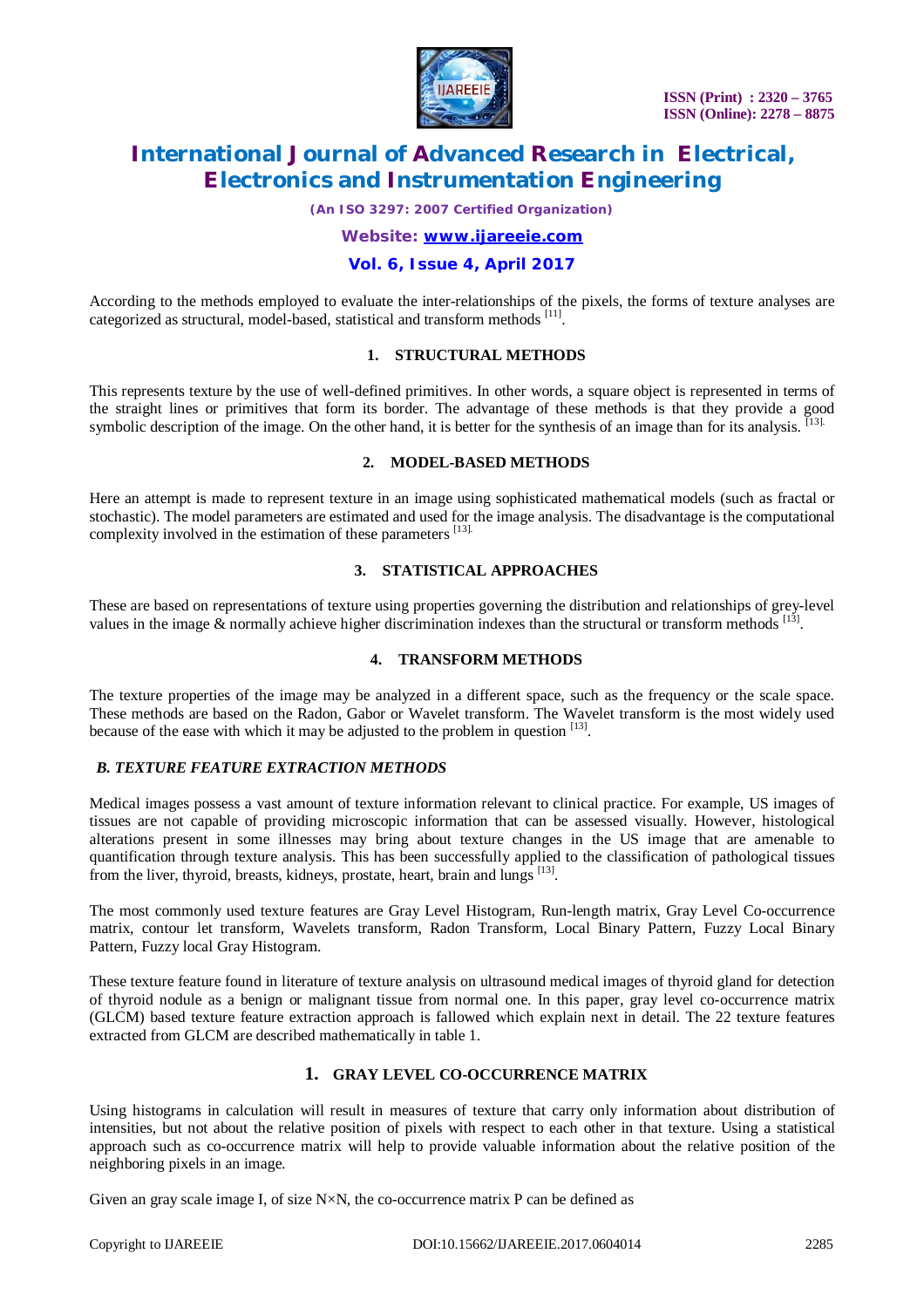

*(An ISO 3297: 2007 Certified Organization)*

#### *Website: [www.ijareeie.com](http://www.ijareeie.com)*

#### **Vol. 6, Issue 4, April 2017**

$$
P(i,j) = \sum_{x=1}^{N} \sum_{y=1}^{N} \begin{cases} 1 &; I(x,y) = i \text{ and } I(x + \Delta x, y + \Delta y) = j \\ 0 &; \text{otherwise} \end{cases}
$$
(1)

Here, the offset  $(\Delta x, \Delta y)$ , is specifying the distance between the pixel-of-interest and its neighbour. Note that the offset  $(\Delta x, \Delta y)$  parameterization makes the co-occurrence matrix sensitive to rotation. Choosing an offset vector, such that the rotation of the image is not equal to 180 degrees, will result in a different co-occurrence matrix for the same (rotated) image. This can be avoided by forming the co-occurrence matrix using a set of offsets sweeping through 180 degrees at the same distance parameter  $\Delta$  to achieve a degree of rotational invariance (i.e., [0  $\Delta$ ] for 0 degree: P horizontal, [-Δ,  $\Delta$ ] for 45 degree: P right diagonal,  $[-\Delta 0]$  for 90 degree: P vertical, and  $[-\Delta - \Delta]$  for 135degree: P left diagonal).

The texture features extracted using GLCM matrix from the selected thyroid ultrasound images are given by equations as follows:

| Autocorrelation           | $\sum_i \sum_j (i \cdot j) P(i,j)$                                                                                                                                                                                          | (2)  |
|---------------------------|-----------------------------------------------------------------------------------------------------------------------------------------------------------------------------------------------------------------------------|------|
| Contrast                  | $\sum_i \sum_i  i - j ^{2} P(i, j)$                                                                                                                                                                                         | (3)  |
| Correlation $-I$          | $\sum_i \sum_j \frac{(i-\mu x) \cdot (j-\mu y) P(i,j)}{\sigma x \cdot \sigma y}$                                                                                                                                            | (4)  |
| $Correlation - II$        | $\sum_i \sum_j \frac{(\text{i} \text{ i}) P(\text{i}, \text{j}) - \mu x \mu y}{\sigma x \cdot \sigma v}$                                                                                                                    | (5)  |
| <b>Cluster Prominence</b> | $\sum_i \sum_i (i + j - \mu x - \mu y)^4 P(i, j)$                                                                                                                                                                           | (6)  |
| <b>Cluster Shade</b>      | $\sum_i \sum_i (i + j - \mu x - \mu y)^3 P(i, j)$                                                                                                                                                                           | (7)  |
| Dissimilarity             | $\sum_i \sum_i  i - j  P(i, j)$                                                                                                                                                                                             | (8)  |
| Energy                    | $\sum_i \sum_j  P(i, j) ^2$                                                                                                                                                                                                 | (9)  |
| Entropy                   | $-\sum_i \sum_i P(i, j) \log(P(i, j))$                                                                                                                                                                                      | (10) |
| Homogeneity- I            | $\sum_i \sum_j \frac{P(i,j)}{1+ i-i }$                                                                                                                                                                                      | (11) |
| Homogeneity-II            | $\sum_i \sum_j \frac{P(i,j)}{1+ i-i ^2}$                                                                                                                                                                                    | (12) |
| Maximum Probability       | $max_{i,j} P(i,j)$                                                                                                                                                                                                          | (13) |
|                           | $\mathcal{L}_{\text{max}}$ and $\mathcal{L}_{\text{max}}$ and and at the $\mathcal{L}_{\text{max}}$ $\mathcal{L}_{\text{max}}$ and $\mathcal{L}_{\text{max}}$ and $\mathcal{L}_{\text{max}}$ and $\mathcal{L}_{\text{max}}$ |      |

Notation & expression used for calculating the GLCM statistics are as shown below.

| Notation       | Meaning                                   |      |
|----------------|-------------------------------------------|------|
| L.             | Gray-level quantization                   |      |
| N              | Mean value of $p(i,j)$ .                  |      |
| Px(i)          | $\sum_{i=1}^{L} P(i, j)$                  | (14) |
| Py(i)          | $\sum_{i=1}^{L} P(i, j)$                  | (15) |
| μx             | $\sum_i \sum_i$ i. P(i, j)                | (16) |
| μy             | $\Sigma_i \Sigma_j$ j $P(i, j)$           | (17) |
| σх2            | $\sum_i \sum_j (i - \mu_x)^2$ . $P(i, j)$ | (18) |
| $\sigma$ y $2$ | $\sum_i \sum_j (j - \mu_v)^2$ . P(i, j)   | (19) |
|                |                                           |      |

### *C. CLASSIFICATION METHOD*

For the experimental evaluation of texture feature extracted from ultrasound thyroid gland images using GLCM matrix method was classified by neutral network adaptive resonance theory. The ART1 network used in experiment, in which binary features were given as the input to the F1(a) layer. The feature space vectors were converted in binary feature space by utilizing the mean of each feature vectors as shown in figure 1.

The adaptive resonance theory (ART1) is a class of self organizing neural architectures raised by S. Grossberg and A. Carpenet in 1976 that cluster the feature space & produce appropriate weight vector. An advantage using ART neural network is that remains open to new learning without washing away previously learned patterns i.e. plasticity. The ART neural network is stable one, which does not returns the pattern to previous cluster.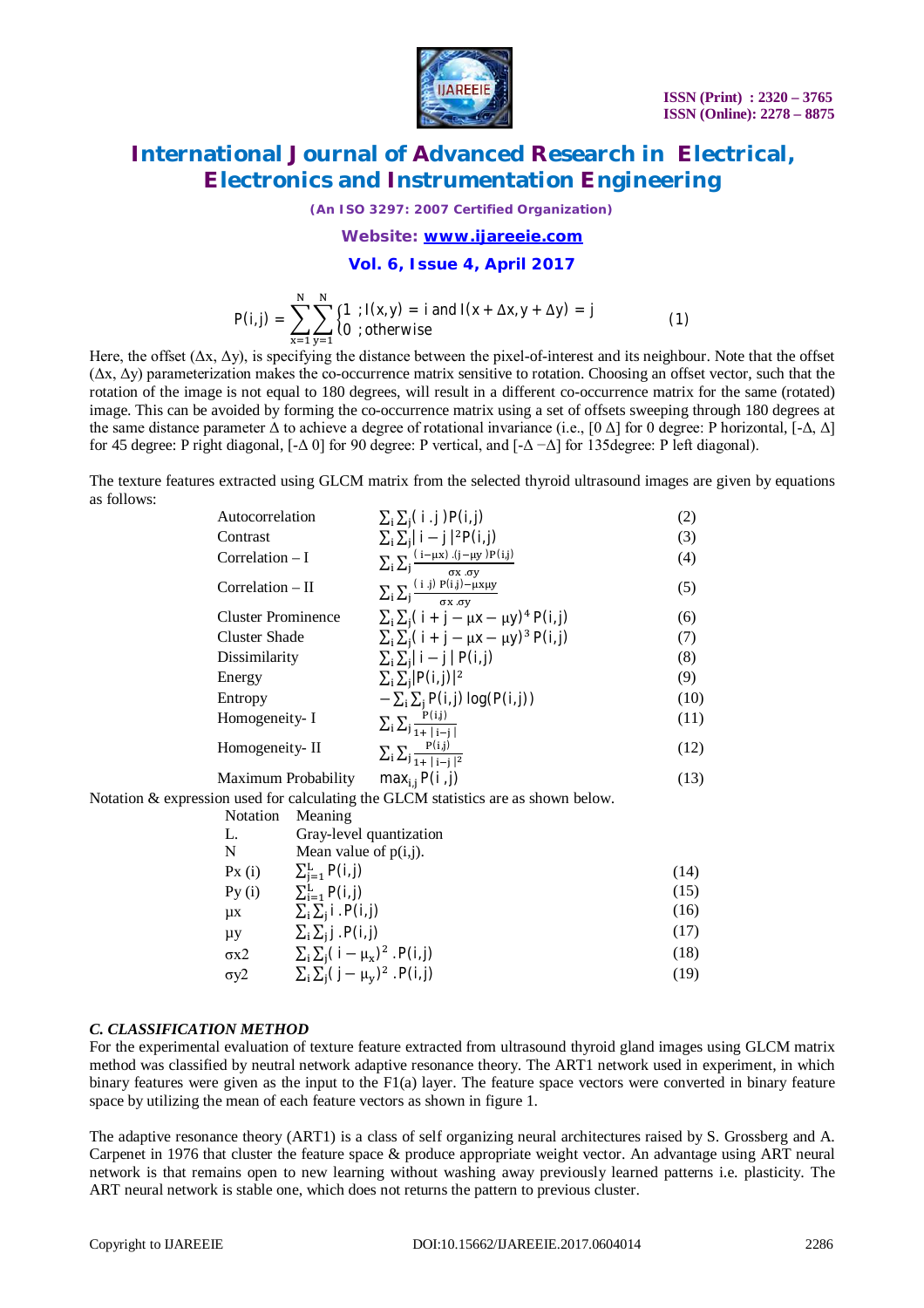

*(An ISO 3297: 2007 Certified Organization)*

*Website: [www.ijareeie.com](http://www.ijareeie.com)*

**Vol. 6, Issue 4, April 2017**

The unsupervised ARTs named as ART1, ART2 for binary  $\&$  continuous feature vectors  $\&$  are similar to many iterative clustering algorithms where the terms 'nearest' & 'closer' are modified by introducing the concept of 'resonance'. Resonance is just a matter of being within a certain threshold of a second similarity measure.



The basic ART system is unsupervised learning model. It typically consists of 1) a comparison layer 2) a recognition layer composed of neurons, 3) a vigilance parameter & 4) a reset module. The ART1 neural network architecture is as shown in Fig. 2.



Fig. 2 ART1 Neuron Network Architecture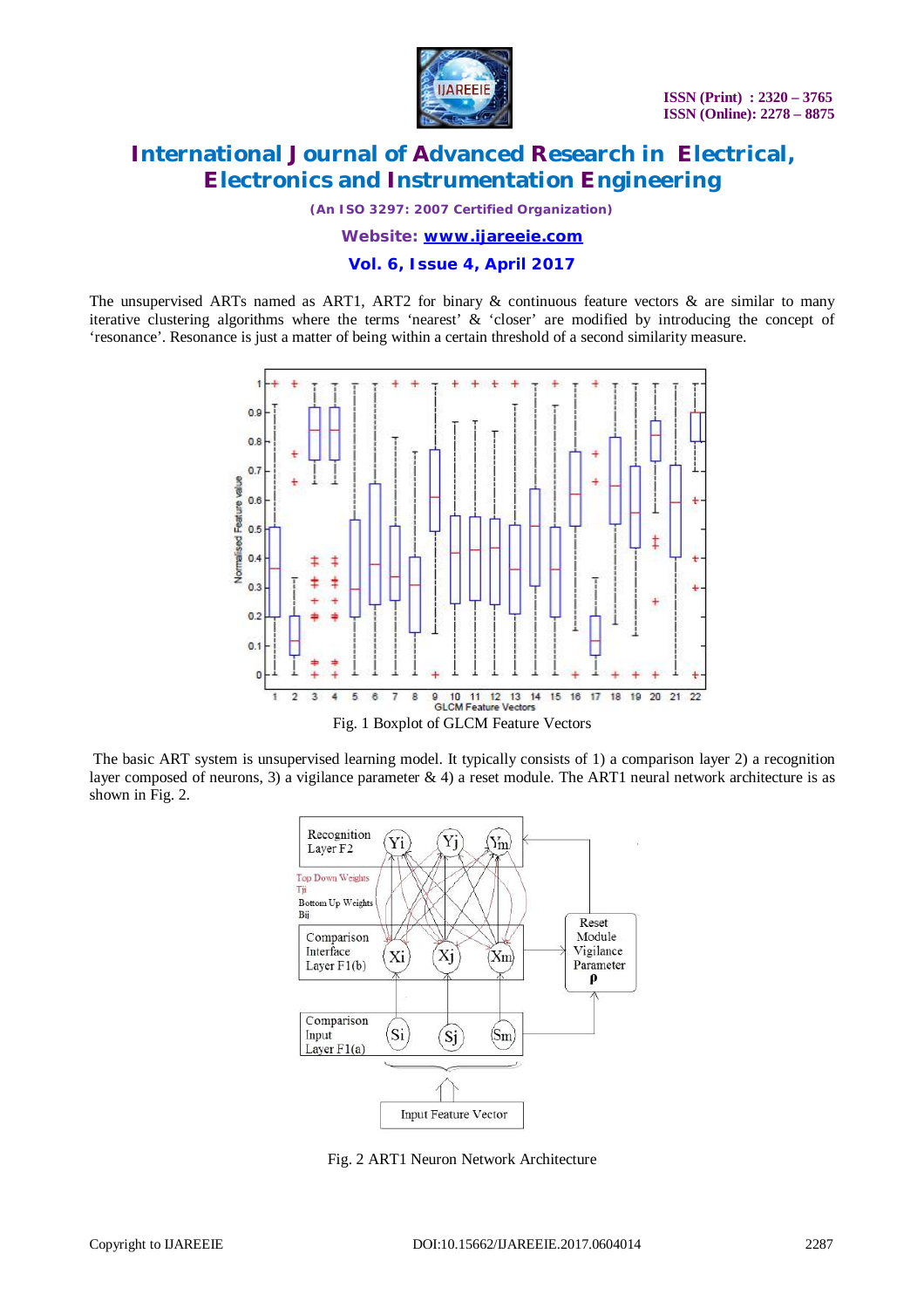

*(An ISO 3297: 2007 Certified Organization)*

*Website: [www.ijareeie.com](http://www.ijareeie.com)*

#### **Vol. 6, Issue 4, April 2017**

#### **1. COMPARISON LAYER**

The comparison layer takes an input vector  $\&$  transfers it to its best match in the recognition layer. Its best match is the single neuron whose set of weights most closely matches the input vector.

#### **2. RECOGNITION LAYER**

Each recognition layer neuron outputs a negative signal proportional to that neurons quality to match to the input vector to each of the other recognition layer neurons & inhibits their output accordingly. In this way the recognition layer exhibits lateral inhibition, allowing each neuron in it to represent a category to which input vectors are classified.

#### **3. VIGILANCE PARAMETER**

After the input vector is classified, a reset module compares the strength of the recognition match to a vigilance parameter. The vigilance parameter has considerable influence on the system: Higher vigilance produces highly detailed memories, Lower vigilance results in more general memories.

#### **4. RESET MODULE**

The reset module compares the strength of the recognition match to the vigilance parameter. If the vigilance threshold is met, then training commences. Otherwise, if the match level does not meet then vigilance parameter, then the firing recognition layer neuron is inhibited until a new input vector is applied Training commences only upon completion of a search procedure. In the search procedure, the recognition neurons are disabled one by one by the reset function until the vigilance parameter is satisfied by a recognition match. If no committed recognition neurons match meets the vigilance threshold, then an uncommitted neuron is committed & adjusted towards matching the input vector.

The ART1 training algorithm is as fallows

| Step 1:     | Initialize parameters, L >1 and $0 < \rho \le 1$ .                                                                  |
|-------------|---------------------------------------------------------------------------------------------------------------------|
|             | Initialize weights: $0 < bij < \frac{L}{L(1 + i\pi)}$ , tji $(0) = 1$                                               |
| Step 2:     | While stopping condition is false, perform steps 3-14.                                                              |
| Step $3:$   | For each training input do steps 4-13.                                                                              |
| Step $4$ :  | Set activation of all F2 units to zero.                                                                             |
|             | Set activation of all $F1(a)$ units to input vector s.                                                              |
| Step $5$ :  | Compute norm of s: $  s   = \sum_i S_i$                                                                             |
| Step $6:$   | Send input signal from $F1(a)$ to $F1(b)$ layer: $Xi = Si$                                                          |
| Step 7:     | For each F2 node that is not inhibited                                                                              |
|             | If $yJ \neq -1$ , then $y_i = \sum_i b_{i,j} x_i$                                                                   |
| Step 8:     | While reset is true, perform steps 9-12.                                                                            |
| Step 9:     | Find J such that $yJ \geq yj$ for all nodes j.                                                                      |
|             | If $yi = -1$ , then all the nodes are inhibited and this pattern cannot be clustered.                               |
| Step $10$ : | Recompute activation x of $F1(b)$ : xi = si tJi                                                                     |
| Step $11$ : | Compute norm of vector x: $  x   = \sum_i x_i$                                                                      |
| Step $12$ : | Test for reset : If $\frac{  x  }{  x  } < \rho$ , then yJ =-1(inhibit node J) and continue executing steps 8 again |
|             | If $\frac{  x  }{  x  } \ge \rho$ , then proceed to the step 13.                                                    |
| Step $13$ : | Update the weights for node J:                                                                                      |
|             | $b_{ij}$ (new) = $\frac{Lx_i}{L-1 +   x  }$ ,                                                                       |
|             | $tJi$ (new)=xi                                                                                                      |
| Step $14$ : | Test for stopping condition.                                                                                        |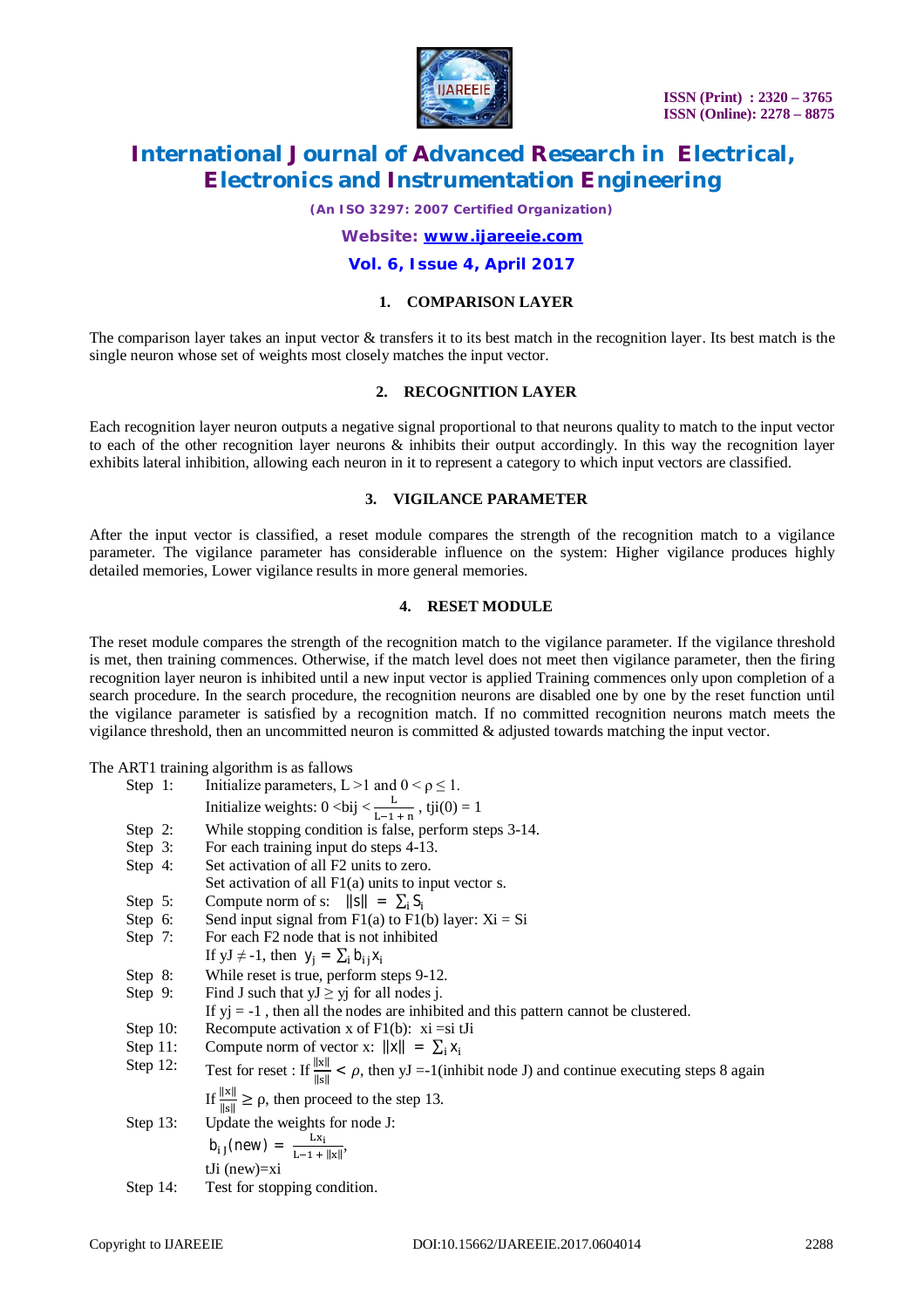

*(An ISO 3297: 2007 Certified Organization)*

*Website: [www.ijareeie.com](http://www.ijareeie.com)*

### **Vol. 6, Issue 4, April 2017**

### **IV. EXPERIMENTAL RESULT**

The GLCM calculation was done for the different value of the offset  $\&$  up to 15 pixel distance for each offset. Then the above mentioned 22 texture features was extracted for the each offset & pixel distance from the US thyroid images. There are total 85 samples, each sample have 22 feature element which is applied to the input layer  $F1(a)$  & the output layer F2 have two cluster. The experimental evaluation of this feature vectors were done by ART1 neural network classifier. The ART1 neural network were simulated & performance measure of the network evaluated from the known ground truth in terms of TP (True Positive), FN (False Negative), TN (True Negative), FP (False Positive). Then the ACC (Accuracy), PPV (Positive Predictive Value), NPV (Negative Predictive Value), Sp (Specificity), Se (Sensitivity) & GM (G -Mean) were calculated. Fig.3. (a) & (b) shows the ROC & Confusion Matrix of ART1 Classifier with with offset [-4 0].



Fig. 3 (a) ROC of ART1 classifier & (b) Confusion Matrix of ART1 classifier with offset [-4 0]

| <b>GLCM Offset/Vigilance Parameter</b>                                                       | Acc    | <b>PPV</b> | <b>NPV</b> | Sp     | Se     | <b>GM</b> |
|----------------------------------------------------------------------------------------------|--------|------------|------------|--------|--------|-----------|
|                                                                                              | $(\%)$ | $(\%)$     | (% )       | $(\%)$ | $(\%)$ |           |
| $V_4/0.6-0.9$                                                                                | 100    | 100        | 100        | 100    | 100    | 1.414     |
| $V_4/0.3$                                                                                    | 88.89  | 100        | 66.67      | 85.71  | 100    | 1.363     |
| $H_6/0.1$ , 0.4-0.9                                                                          | 88.89  | 75         | 100        | 100    | 83.33  | 1.354     |
| LD <sub>5</sub> /0.2                                                                         | 88.89  | 80         | 100        | 100    | 80     | 1.342     |
| $RD1/0.7, 0.8, LD15/0.9$                                                                     | 88.89  | 100        | 83.33      | 75     | 100    | 1.323     |
| $V_8/0.3$                                                                                    | 77.78  | 100        | 33.33      | 75     | 100    | 1.323     |
| $V_4/0.1, 0.2, 0.4, 0.5$                                                                     | 77.78  | 100        | 50         | 71.43  | 100    | 1.309     |
| $V_{15}/0.6$ , RD <sub>3</sub> /0.1-0.4,0.5, RD <sub>6</sub> /0.1,0.4, RD <sub>15</sub> /0.7 | 77.78  | 100        | 60         | 66.67  | 100    | 1.291     |
| $H_{11}/0.1 - 0.8$ , LD <sub>5</sub> /0.1,0.3-0.8                                            | 77.78  | 66.67      | 100        | 100    | 60     | 1.265     |
| $V_7/0.1, 0.2,$                                                                              | 77.78  | 80         | 75         | 80     | 75     | 1.245     |
| $LD_{15}/0.8$                                                                                | 77.78  | 75         | 80         | 75     | 80     | 1.245     |
| $H_{13}/0.2$ , $V_5/0.4$ -0.6,0.8,0.9, RD <sub>15</sub> /0.1-0.4,                            | 77.78  | 66.67      | 83.33      | 66.67  | 83.33  | 1.255     |
| $V_{14}/0.1, 0.2, LD_{12}/0.4$                                                               | 77.78  | 71.43      | 100        | 100    | 50     | 1.255     |
| $RD_{15}/0.4$ , $LD_{6}/0.6$ ,                                                               | 77.78  | 83.33      | 66.67      | 83.33  | 66.67  | 1.255     |

Table 1: Simulation results of ART1 Neural Network